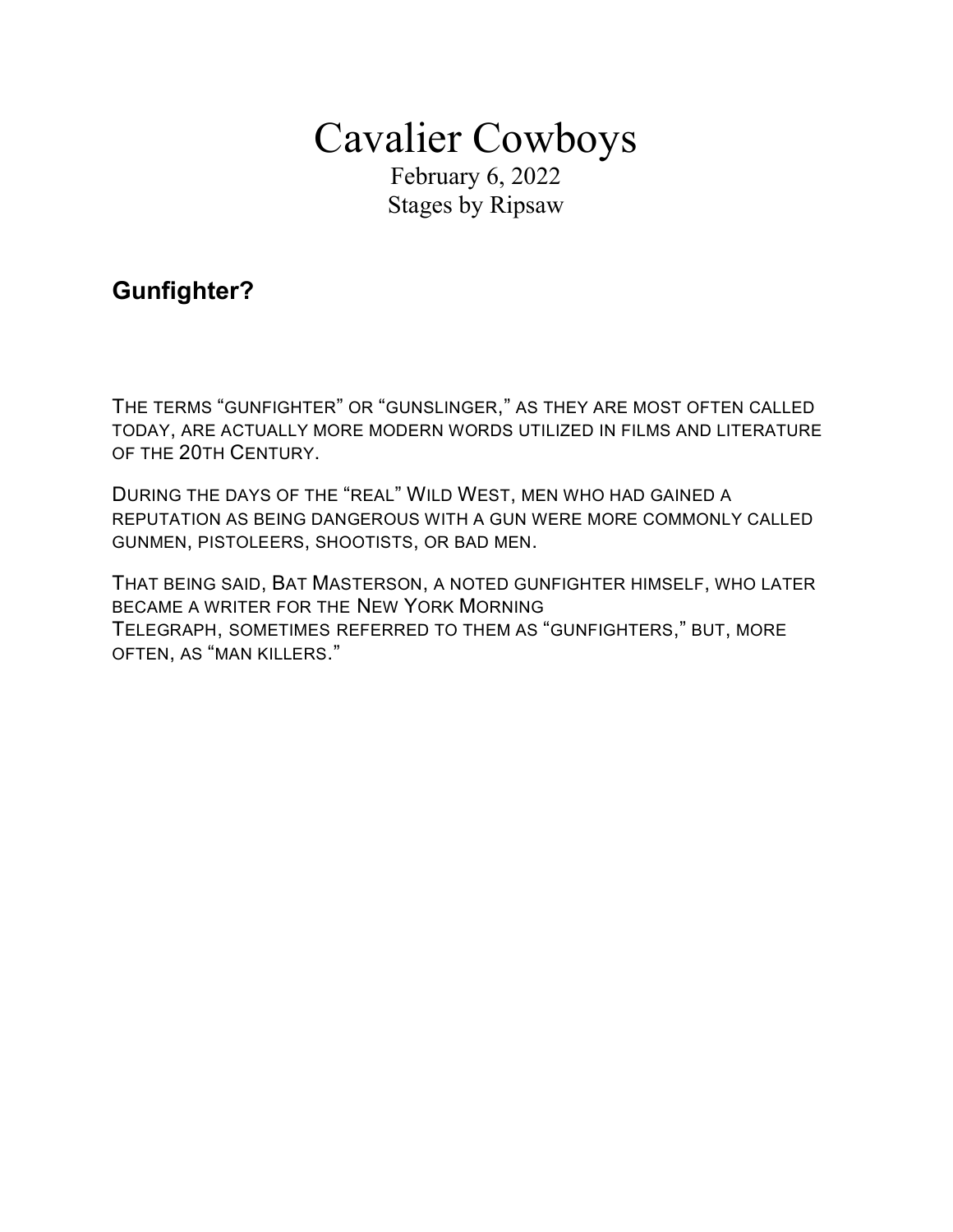## Cavalier Cowboys – Club Match Rules & Conventions

□ SASS Rules: All SASS Rules are in affect; unless documented herein, addressed during the Shooter Safety Meeting or specifically stated in the stage directions for a given stage.

□ SASS Stage Conventions: All SASS Stage Conventions are in affect; unless specifically stated in the stage directions for a given stage.

□ Total Time Scoring: All Cavalier Cowboys matches will use Total Time Scoring.

□ Safety Officer: Every shooter present is a Safety Officer and has the responsibility to identify, declare and diligently prevent all safety infractions.

□ Round Over Berm: A rifle or pistol round over the berm is a Match Disqualification.

□ "No Alibi": All Cavalier Cowboy matches are "no alibi" matches. "Once the first round goes down range, the competitor is committed to the stage and must finish the stage to the best of his or her ability."

□ Ear & Eye Protection: Ear and Eye Protection is mandatory for all shooters and spectators.

 $\Box$  Ground Targets: Targets positioned on/near the ground may only be shoot atd with the shotgun. Ground Targets shoot atd with a rifle or pistol round will result in a Minor Safety Violation.

□ Shotgun Knockdown Misses: Unless specifically stated in the stage directions for a given stage and pursuant to SASS rules, all shotgun knockdown targets may be reshoot atd until down, aka "Comstock Rule".

□ Shotgun Shot Size: Shot size must be number 7 lead birdshot or smaller (no steel or plated shot).

□ Loading on the Move: Loading on the move is permitted pursuant to SASS rules.

D Drawing on the Move: Drawing on the move is permitted pursuant to SASS rules.

□ End of Stage: Unless otherwise directed by a Range Officer, after a stage has been completed the shooter will safely retrieve rifle, shotgun, and pistols and move them to the unloading table. The shooters firearms will not leave the unloading table until they have been verified "cleared" by a Range Officer.

□ Coaching: Any shooter who does not want to receive coaching must state their preference at the beginning of each stage. "Proper coaching or no coaching at all is not considered RO Interference and therefore will never be grounds for a reshoot. Improper coaching that either impedes the shooter's progress or results in a procedural penalty may be grounds for a reshoot."

□ Motorized Vehicles: All motorized vehicles must be operated and parked in designated areas and may not enter pedestrian only areas.

□ New Shooters: New Shooters who have never shot a SASS match before must observe one full match prior to shooting their first match, to ensure the shooter is familiar with match procedures and safety requirements. For their very first match, new shooters will be assigned a "mentor", an experienced SASS shooter, to assist and coach them through the match.

#### The Spotters Creed:

If you know that it's a Hit…It's a Hit If you know that it's a Miss…It's a Miss If you think it's a Hit…It's a Hit If you think it's a Miss…IT'S A HIT Benefit of the doubt always goes to the shooter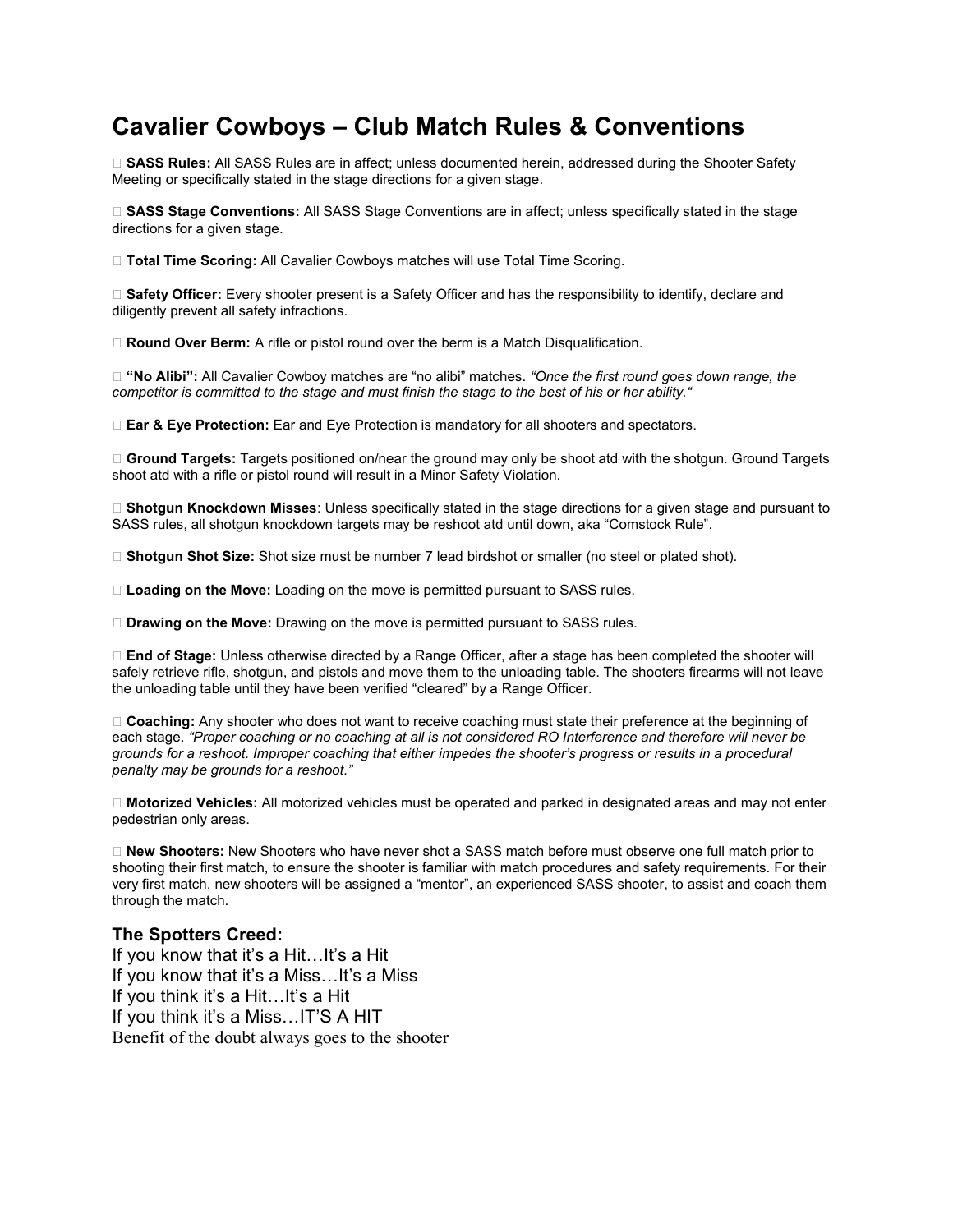Stages 1-6 Diagram



Barrel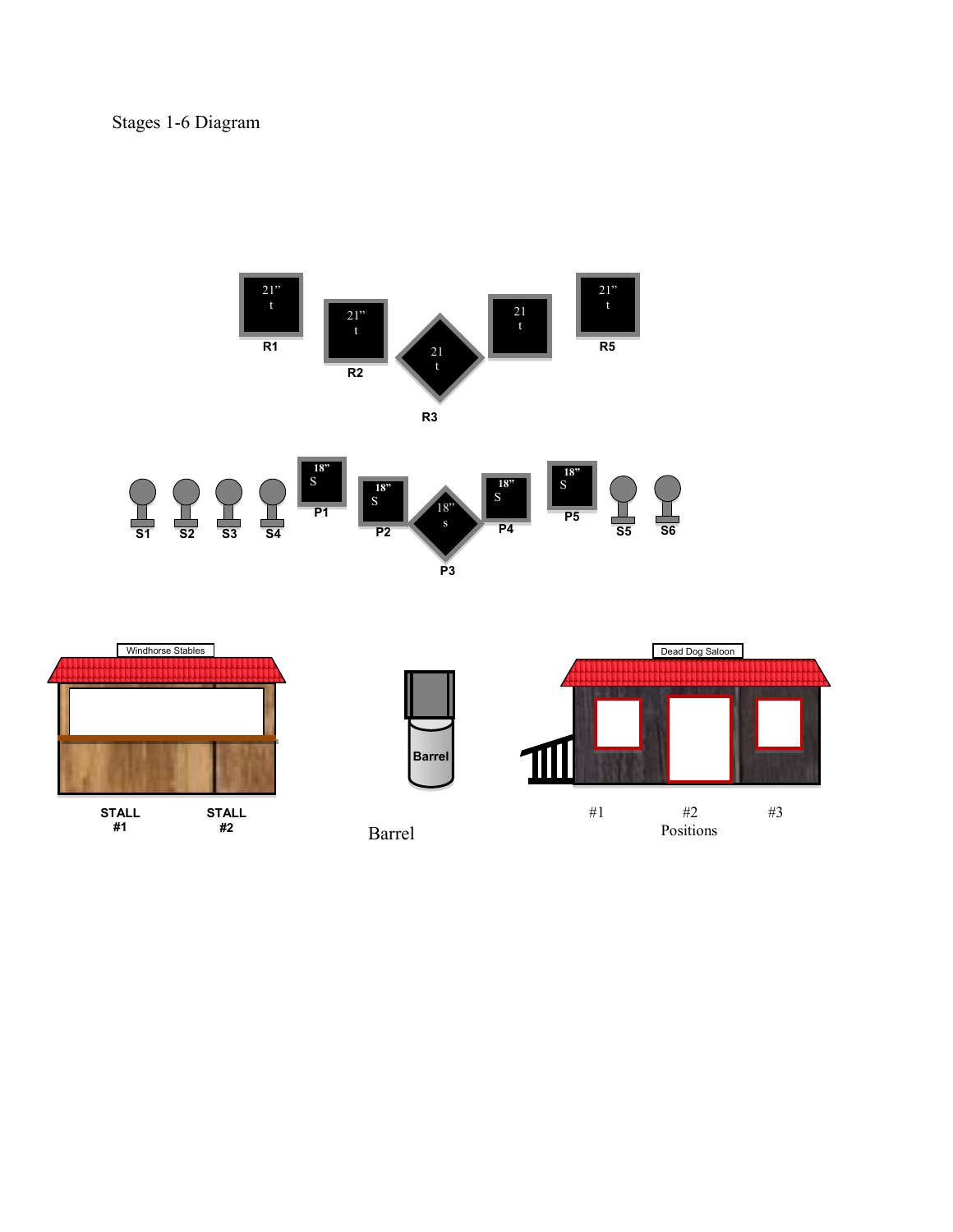### STAGE: 1

Round Count: Pistols-5 each, Rifle-10, Shotgun 2+ Shooting Order: Rifle Not Last

Pistols holstered, Rifle and shotgun staged on the barrel

Shooter starts standing at barrel with hand/hands on pistol/pistols. When ready say, "I ain't no gunslinger!"

At the beep:

- 1. With pistols, shoot the five pistol targets, P1-P5 with a West Virginia Sweep starting from either direction.
- 2. With rifle, shoot the five rifle targets, R1-R5 with the same instructions as the pistols.
- 3. With shotgun, shoot the knockdowns, S5- S6 in any order.

### STAGE: 2

RC/SO: Shotgun- 4+, Rifle-10, Pistols-5 each

Pistols holstered, Rifle and shotgun staged in Stall 2

Shooter starts standing in stall 2 with shotgun pointed safely downrange and when ready, says "I ain't no gunslinger!" At the beep, with shotgun, shoot the four knockdown targets S1-S4 in any order, then, with rifle, shoot the 4 "square" rifle targets once each, then double tap the middle "diamond" then shoot the 4 "square" rifle targets once each. For example, R1, R2, R4, R5, R3, R3, R1, R2, R4, R5. Then, move to the barrel and with pistols, shoot the five pistol targets, P1- P5 with the same instructions as the rifle.

### STAGE: 3

RC/SO: Rifle-10, Shotgun-2+, Pistols-5 each

Pistols holstered, Rifle & Shotgun staged on the barrel

Shooter starts standing at the barrel at default position and when ready, says "I ain't no gunslinger!" At the beep, with rifle, shoot the four square rifle targets R1, R2, R4 and R5 with a Regressive Sweep starting from either end. For example, R1, R1, R1, R1, R2, R2, R2, R4, R4, R5. Then, with shotgun, shoot any two knockdowns in any order. Finally, with pistols, shoot the four square pistol targets P1, P2, P4 and P5 with the same instructions as the rifle.